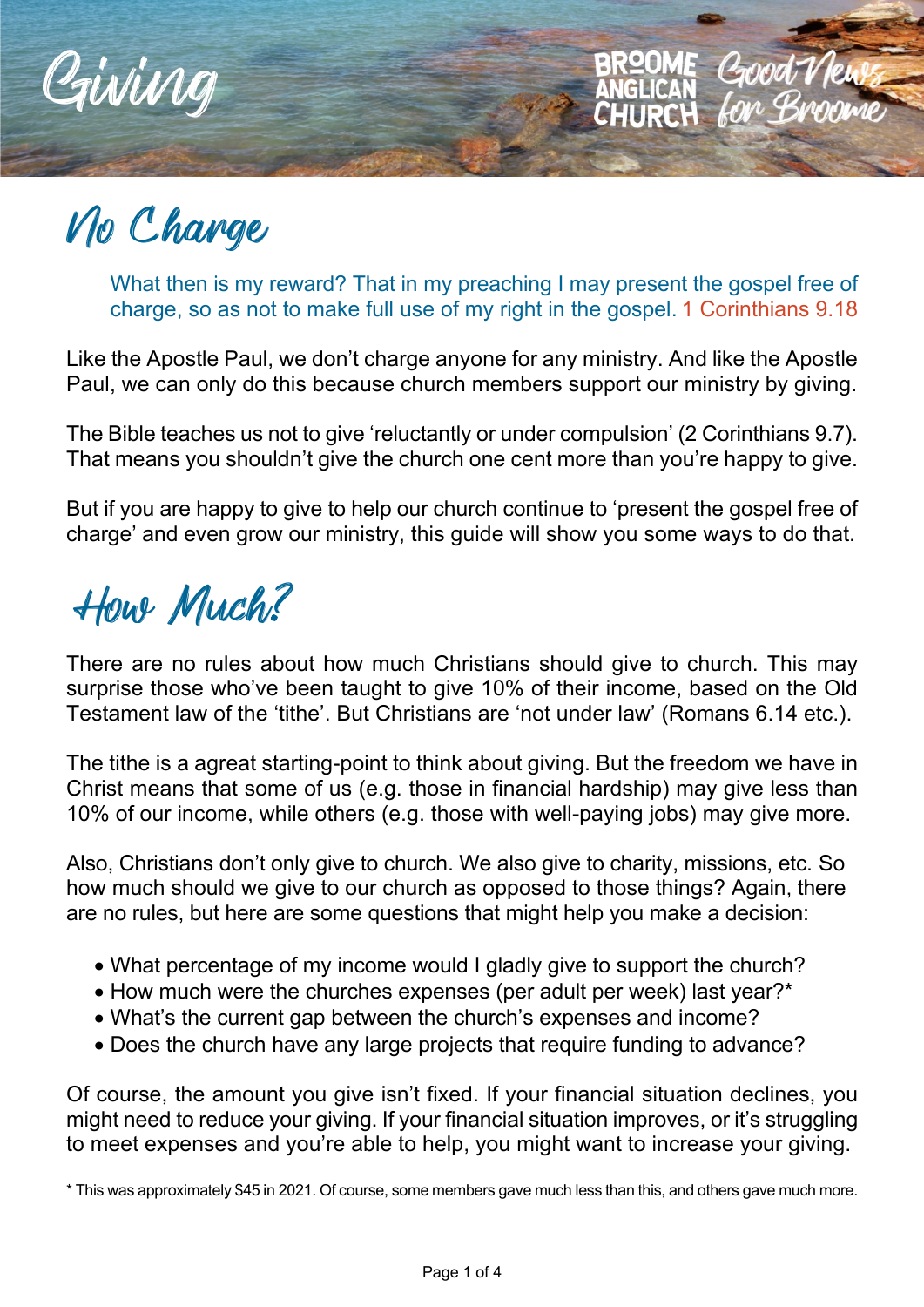# Types of Giving

## Regular Giving

When church members have a regular income, it's helpful—for them and for the church—to decide an amount of money to give on a regular basis. A 'regular basis' could mean weekly, fortnightly, monthly etc., depending on your situation.

## One-Off Giving

Church members or visitors might want to make a one-off donation in addition to, or instead of, regular giving. Your might want to do this *in addition to* regular giving, to help pay for a specific project, or to help the church meet a budget deficit. You might want to do this *instead of* regular giving if they don't have a regular income.

## Bequest Giving

Churches have achieved some of their most ambitious projects (e.g. renovating the church building in 2019) thanks to people leaving money to the church in a will. The will can specify the way this money will be spent or it can give the church discretion.

Additional Details

## Account Details

ACC Name: Broome Anglican Church BSB: 706 001 ACC Number: 300047244

## Confidentiality

The Ministry Staff do not receive and cannot access information about the giving of any individual. This is to ensure that no-one is treated differently on the basis of giving.

The only person who knows information about the giving of any individual is the Treasurer. He protects that information according to the diocesan Privacy Policy.

## Cessation of Giving

We encourage members who change churches to transfer their giving to their new church, but also to consider continuing to support us for a time at a reduced level.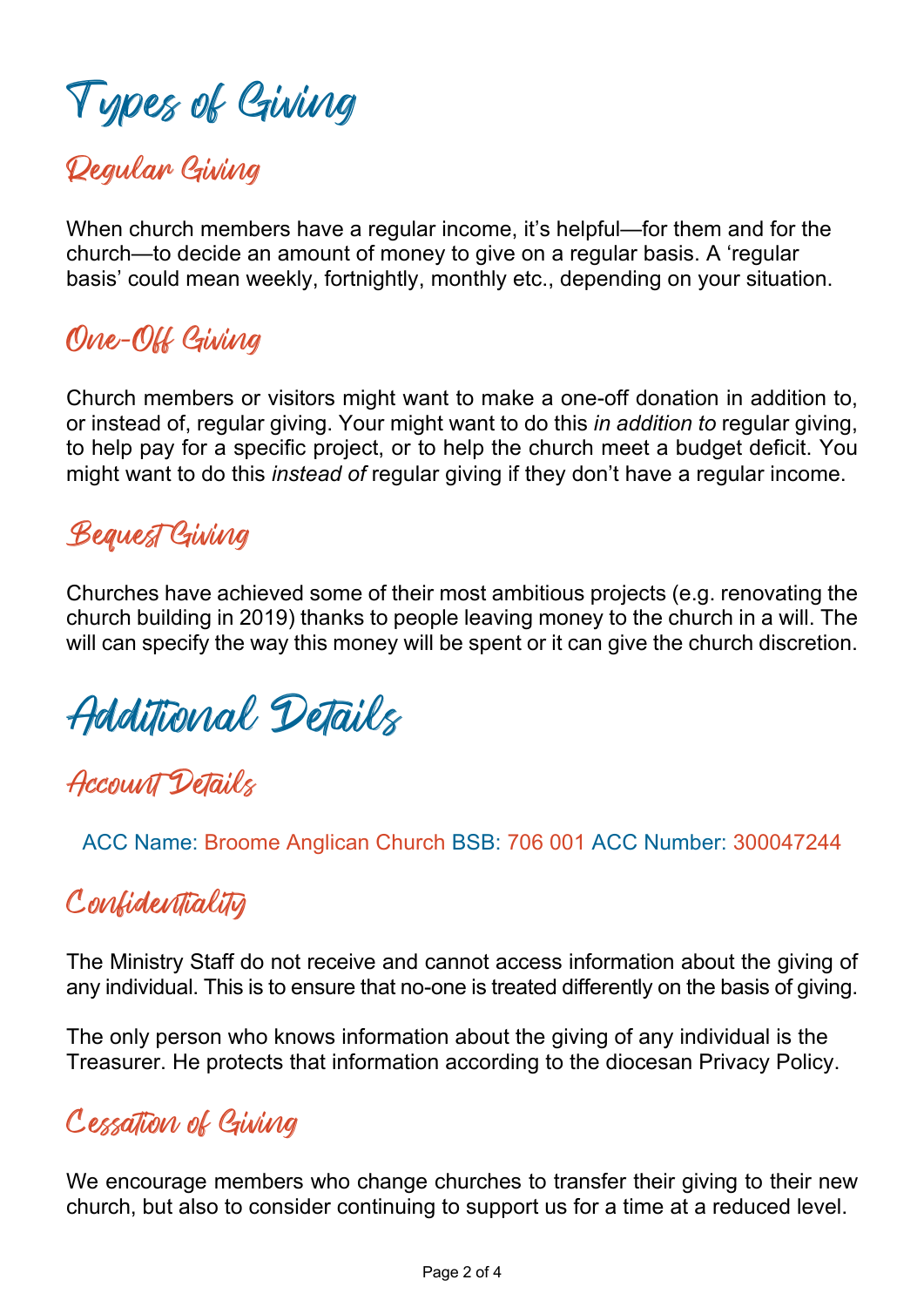Current Projects

Here are the projects toward which church members or visitors might want to make a one-off gift. If you want to discuss this confidentially, please contact our Treasurer.

New Ablution Block

Building a new, accessible ablution block in the space east of the Ministry Centre.

Target: \$TBC Raised: \$0

Deck Extension

Extending the deck to the north side of the church building to improve access.

Target: \$TBC Raised: \$0

#### Replace Fencing

Safer and more attractive fencing around the perimeter of the church property.

Target: \$45,000 Raised: \$0

#### Ministry House

In 2022 we purchased a second ministry house and now have a mortgage to repay.

Target: \$TBC Raised: \$TBC

Contact

Minister-in-Charge Michael Baines (08) 9193 5164 info@broomeanglican.church Church Treasurer Craig Spicer 0421 111 565 craig.spicer@outlook.com